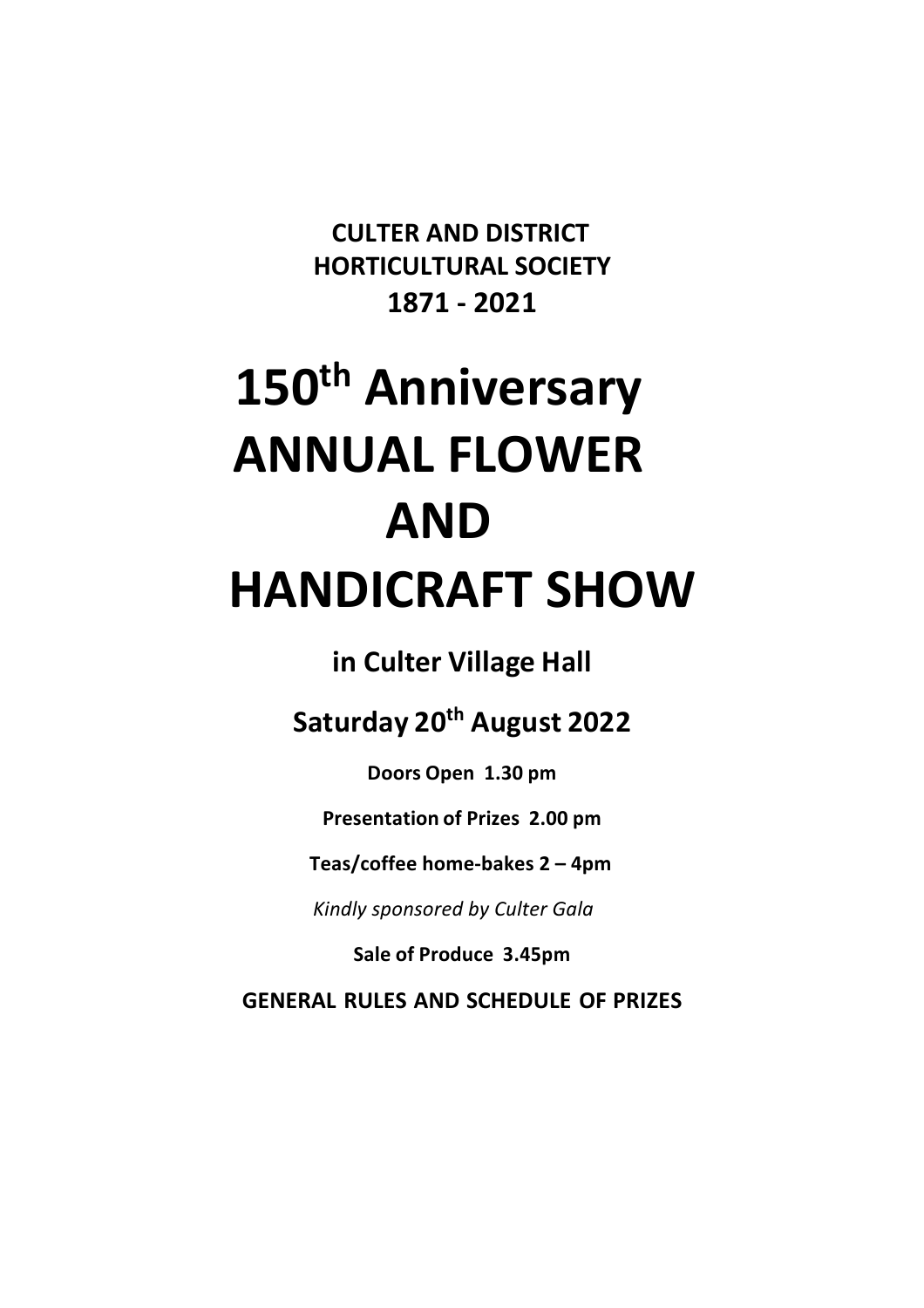#### **OFFICE BEARERS**

#### **HONORARY PRESIDENTS**

**Mr. T Stott Dr J Milne Mr. G Cowie Mr. Donald Buchan**

**PRESIDENT Miss Catherine Lacy** 

**VICE-PRESIDENT Mrs. Paula Silvester** 

**SECRETARY Mrs. Jenny Selfridge** 

**TREASURER Mr. Bob Farthing**

**CONVENER Mr. Allan Paul** 

**COMMITTEE Mr. Malcolm Sharp Mrs. Lauranne Sharp**

**Enquiries Tel: Catherine Lacy/Paula Silvester 01224 733710 / 01224 733505**

**Website:- www.culterflowershow.com email:- culterflowershow@hotmail.com Facebook: - culterflowershow**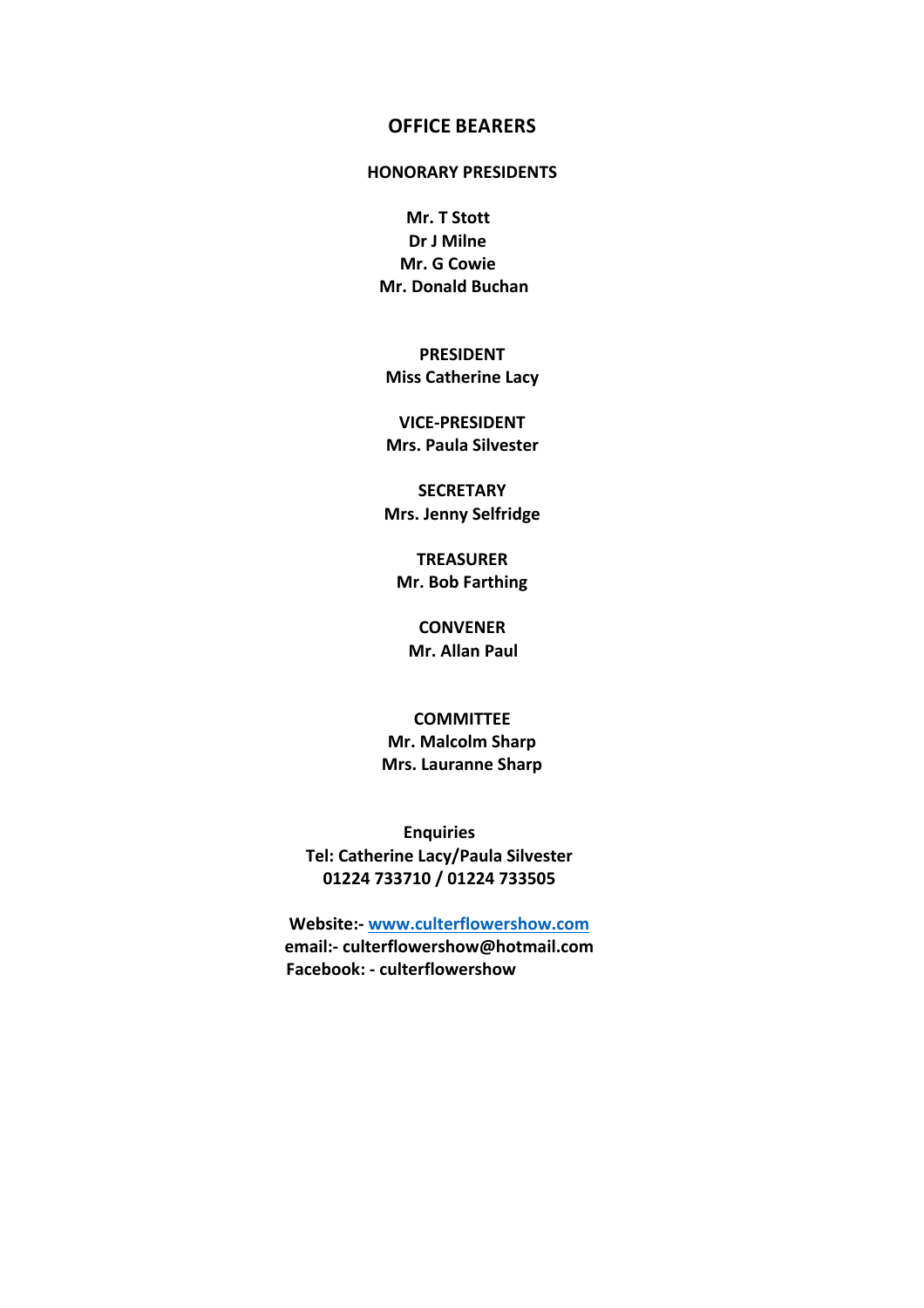#### **OPEN SHOW**

#### **SCHEDULE OF PRIZES**

#### **James Milne Trophy will be presented to the most successful Competitor overall.**

**Society Trophy will be presented to the Runner-up**

| <b>Section 1 - POT PLANTS</b><br>Challenge Trophy for the most points in this section<br>Robert Morrison Challenge Trophy for Best Begonia |                                                                                           |                 |                 |                 |
|--------------------------------------------------------------------------------------------------------------------------------------------|-------------------------------------------------------------------------------------------|-----------------|-----------------|-----------------|
|                                                                                                                                            | Douglas MacDonald Salver for Best exhibit in Class 14 or 15                               |                 |                 |                 |
| Class<br>no.                                                                                                                               |                                                                                           | 1 <sup>st</sup> | 2 <sup>nd</sup> | 3 <sup>rd</sup> |
| 1.                                                                                                                                         | 1 Specimen Plant in flower                                                                | 60p             | 40p             | 20p             |
| 2.                                                                                                                                         | 1 Specimen Plant in foliage                                                               | 60 <sub>p</sub> | 40p             | 20p             |
| 3.                                                                                                                                         | 1 Fern - including Asparagus                                                              | 60p             | 40 <sub>p</sub> | 20p             |
| 4.                                                                                                                                         | 1 Geranium - Double                                                                       | 60p             | 40 <sub>p</sub> | 20p             |
| 5.                                                                                                                                         | 1 Geranium - Single                                                                       | 60 <sub>p</sub> | 40 <sub>p</sub> | 20p             |
| 6.                                                                                                                                         | 1 Pelargonium                                                                             | 60 <sub>p</sub> | 40p             | 20p             |
| 7.                                                                                                                                         | 1 Fuchsia                                                                                 | 60 <sub>p</sub> | 40p             | 20p             |
| 8.                                                                                                                                         | 1 Begonia - Double                                                                        | 60p             | 40 <sub>p</sub> | 20p             |
| 9.                                                                                                                                         | 1 Begonia - Single                                                                        | 60 <sub>p</sub> | 40 <sub>p</sub> | 20p             |
| 10.                                                                                                                                        | 1 Orchid                                                                                  | 60 <sub>p</sub> | 40p             | 20p             |
| 11.                                                                                                                                        | 1 Hanging Plant in Pot                                                                    | 60p             | 40 <sub>p</sub> | 20p             |
| 12.                                                                                                                                        | 1 Cactus or Succulent Plant (any variety)                                                 | 60p             | 40 <sub>p</sub> | 20p             |
| $13.*$                                                                                                                                     | 3 Table Plants - at least two varieties -<br>in pots not exceeding 12 1/2cm (5") diameter | £1.80           | £1.20           | 60p             |
| 14.                                                                                                                                        | 1 Hanging Basket                                                                          | 60 <sub>p</sub> | 40p             | 20p             |
| 15.                                                                                                                                        | <b>1 Patio Container</b>                                                                  | 60p             | 40 <sub>p</sub> | 20p             |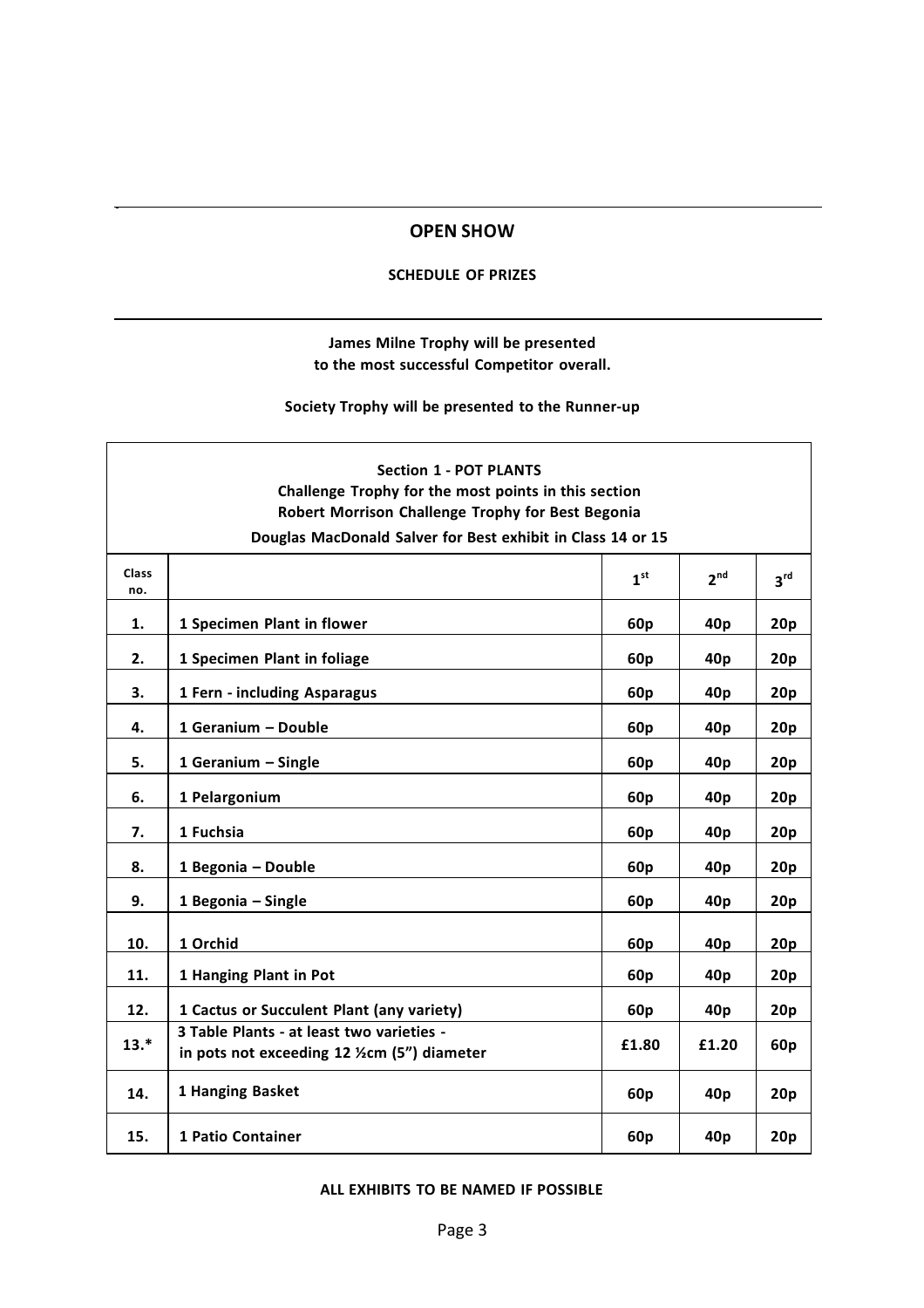#### **Section 2 - CUT FLOWERS**

**William Berry Cup for most points in this Section Challenge Trophy - Best Vase of Chrysanthemums Diploma - Best Vase of Chrysanthemum sprays Leonard Cup - 3 Vases of Dahlias (Class 46) Shield - Best Vase Dahlias in Section Kenneth Ross Shield - Best Exhibit of Pansies/Violas**

| Class<br>no. |                                                                 | 1 <sup>st</sup> | 2 <sup>nd</sup> | 3 <sup>rd</sup> |
|--------------|-----------------------------------------------------------------|-----------------|-----------------|-----------------|
| $16. *$      | 3 Vases Herbaceous - 3 distinct species                         | £1.80           | £1.20           | 60 <sub>p</sub> |
| 17.          | 1 Vase Herbaceous                                               | 60p             | 40 <sub>p</sub> | 20p             |
| 18.          | 1 Vase 9 stems Herbaceous                                       | 60p             | 40 <sub>p</sub> | 20p             |
| 19.          | <b>1 Vase Flowering Shrubs</b>                                  | 60 <sub>p</sub> | 40 <sub>p</sub> | 20p             |
| $20.*$       | <b>3 Vases Annuals (distinct)</b>                               | £1.80           | £1.20           | 60 <sub>p</sub> |
| $21. *$      | 3 Vases Phlox - 3 varieties - 3 spikes each vase                | £1.80           | £1.20           | 60 <sub>p</sub> |
| 22.          | 1 Vase Phlox - 5 spikes                                         | 60 <sub>p</sub> | 40p             | 20p             |
| 23.          | 1 Vase Gladiola - 3 spikes                                      | 60 <sub>p</sub> | 40 <sub>p</sub> | 20p             |
| 24.          | 1 Vase Asters - 5 Blooms - single                               | 60 <sub>p</sub> | 40p             | 20p             |
| 25.          | 1 Vase Asters - 5 Blooms - double                               | 60 <sub>p</sub> | 40p             | 20p             |
| 26.          | 1 Vase Antirrhinum - 5 spikes                                   | 60 <sub>p</sub> | 40 <sub>p</sub> | 20p             |
| 27.          | 1 Vase Stocks - 5 spikes                                        | 60 <sub>p</sub> | 40 <sub>p</sub> | 20p             |
| 28.          | 1 Vase Scotch Marigolds - 5 blooms                              | 60 <sub>p</sub> | 40 <sub>p</sub> | 20p             |
| 29.          | 1 Vase African Marigolds - 3 blooms                             | 60 <sub>p</sub> | 40p             | 20p             |
| 30.          | 1 Vase French/Afro French Marigolds<br>5 blooms, single variety | 60 <sub>p</sub> | 40p             | 20p             |
| 31.          | 1 Box 6 Pansies                                                 | 60 <sub>p</sub> | 40 <sub>p</sub> | 20p             |
| 32.          | 1 Box 6 Fancy Pansies (Frilled Edges)                           | 60 <sub>p</sub> | 40p             | 20p             |
| 33.          | 1 Box 6 Violas                                                  | 60 <sub>p</sub> | 40p             | 20p             |
| 34.          | <b>1 Vase 5 Border Carnations</b>                               | 60 <sub>p</sub> | 40p             | 20p             |
| 35.          | 1 Vase 5 Stem Pinks                                             | 60 <sub>p</sub> | 40p             | 20p             |
| 36.          | 1 Vase 5 Rose Blooms                                            | 60 <sub>p</sub> | 40 <sub>p</sub> | 20p             |
| 37.          | 1 Vase 3 Stems Floribunda Roses                                 | 60 <sub>p</sub> | 40p             | 20p             |
| $38. *$      | 3 Vases Sweet Peas - distinct -11 spikes /vase                  | £1.80           | £1.20           | 60 <sub>p</sub> |
| 39.          | 1 Vase Sweet Peas - 15 spikes - mixed species                   | 60 <sub>p</sub> | 40 <sub>p</sub> | 20p             |
| 40.          | 1 Vase Flowers - mixed species                                  | 60 <sub>p</sub> | 40 <sub>p</sub> | 20p             |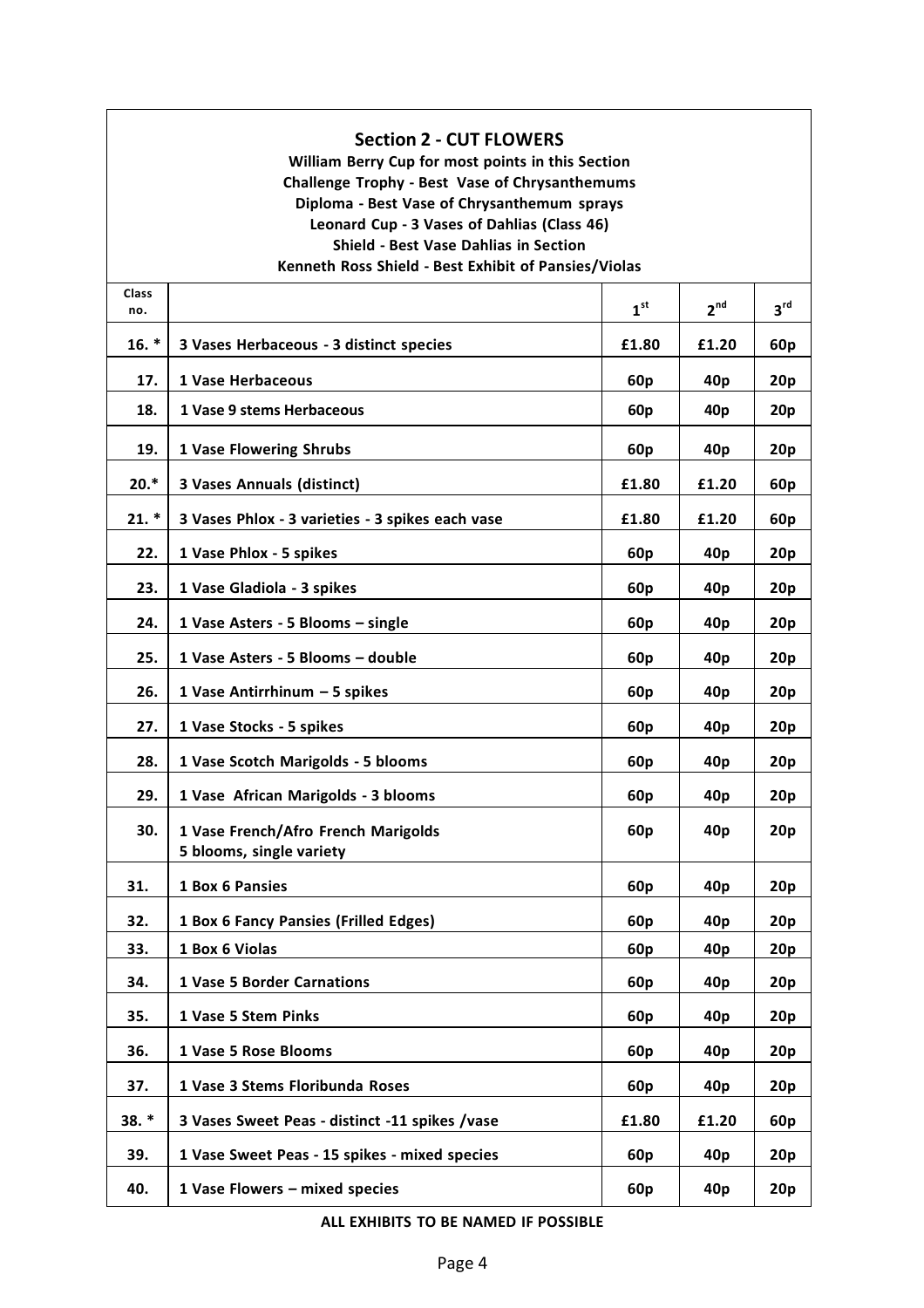| Class<br>no. |                                                                                                           | 1 <sup>st</sup> | 2 <sup>nd</sup> | 3 <sup>rd</sup> |
|--------------|-----------------------------------------------------------------------------------------------------------|-----------------|-----------------|-----------------|
| 41. *        | 3 Vases Chrysanthemums - 3 distinct varieties<br>3 blooms each vase                                       | £1.80           | £1.20           | 50p             |
| 42.          | 1 Vase Chrysanthemums - Reflex -<br>3 blooms large or medium                                              | 60 <sub>p</sub> | 40 <sub>p</sub> | 20p             |
| 43.          | 1 Vase Chrysanthemums - Incurving -<br>3 blooms large or medium                                           | 60 <sub>p</sub> | 40p             | 20p             |
| 44.          | 1 Vase Chrysanthemums - Mixed -<br>3 blooms large or medium                                               | 60 <sub>p</sub> | 40 <sub>p</sub> | 20p             |
| 45.          | 1 Vase Chrysanthemum Sprays<br>$-$ Natural $-$ 3 stems                                                    | 60 <sub>p</sub> | 40p             | 20p             |
| 46. *        | 3 Vases Dahlias - 3 blooms Distinct (for cup)                                                             | £1.80           | £1.20           | 60 <sub>p</sub> |
| 47.          | 1 Vase Dahlias - Giant or Large Decorative<br>1 bloom: Giant over 250<br>mm, Large 200mm-250mm            | 60 <sub>p</sub> | 40 <sub>p</sub> | 20p             |
| 48.          | 1 Vase Dahlias - Medium Decorative -<br>3 blooms - 150mm to 200mm                                         | 60 <sub>p</sub> | 40 <sub>p</sub> | 20p             |
| 49.          | 1 Vase Dahlias - Small Decorative -<br>3 blooms - 100mm to 150mm                                          | 60 <sub>p</sub> | 40 <sub>p</sub> | 20p             |
| 50.          | 1 Vase Dahlias - Miniature Decorative -<br>3 blooms - not exceeding 100mm                                 | 60 <sub>p</sub> | 40p             | 20p             |
| 51.          | 1 Vase Dahlias Cactus or Semi Cactus - Giant or Large 1<br>bloom: Giant over 250 mm,<br>Large 200mm-250mm | 60 <sub>p</sub> | 40p             | 20p             |
| 52.          | 1 Vase Dahlias Cactus or Semi Cactus - Medium - 3 blooms -<br>150mm to 200mm                              | 60 <sub>p</sub> | 40p             | 20p             |
| 53.          | 1 Vase Dahlias Cactus or Semi Cactus - Small -<br>3 blooms - 100mm to 150mm                               | 60 <sub>p</sub> | 40p             | 20p             |
| 54.          | 1 Vase Dahlias Cactus or Semi Cactus - miniature -<br>3 blooms - not exceeding 100mm                      | 60 <sub>p</sub> | 40 <sub>p</sub> | 20p             |
| 55.          | 1 Vase Dahlias - Small Ball - 3 blooms - 100mm to 150mm                                                   | 60 <sub>p</sub> | 40 <sub>p</sub> | 20p             |
| 56.          | 1 Vase Dahlias - Miniature Ball - 3 blooms - 50mm to<br>100mm                                             | 60 <sub>p</sub> | 40 <sub>p</sub> | 20p             |
| 57.          | 1 Vase Dahlias - Pom Variety - 3 blooms not exceeding<br><b>50mm</b>                                      | 60 <sub>p</sub> | 40 <sub>p</sub> | 20p             |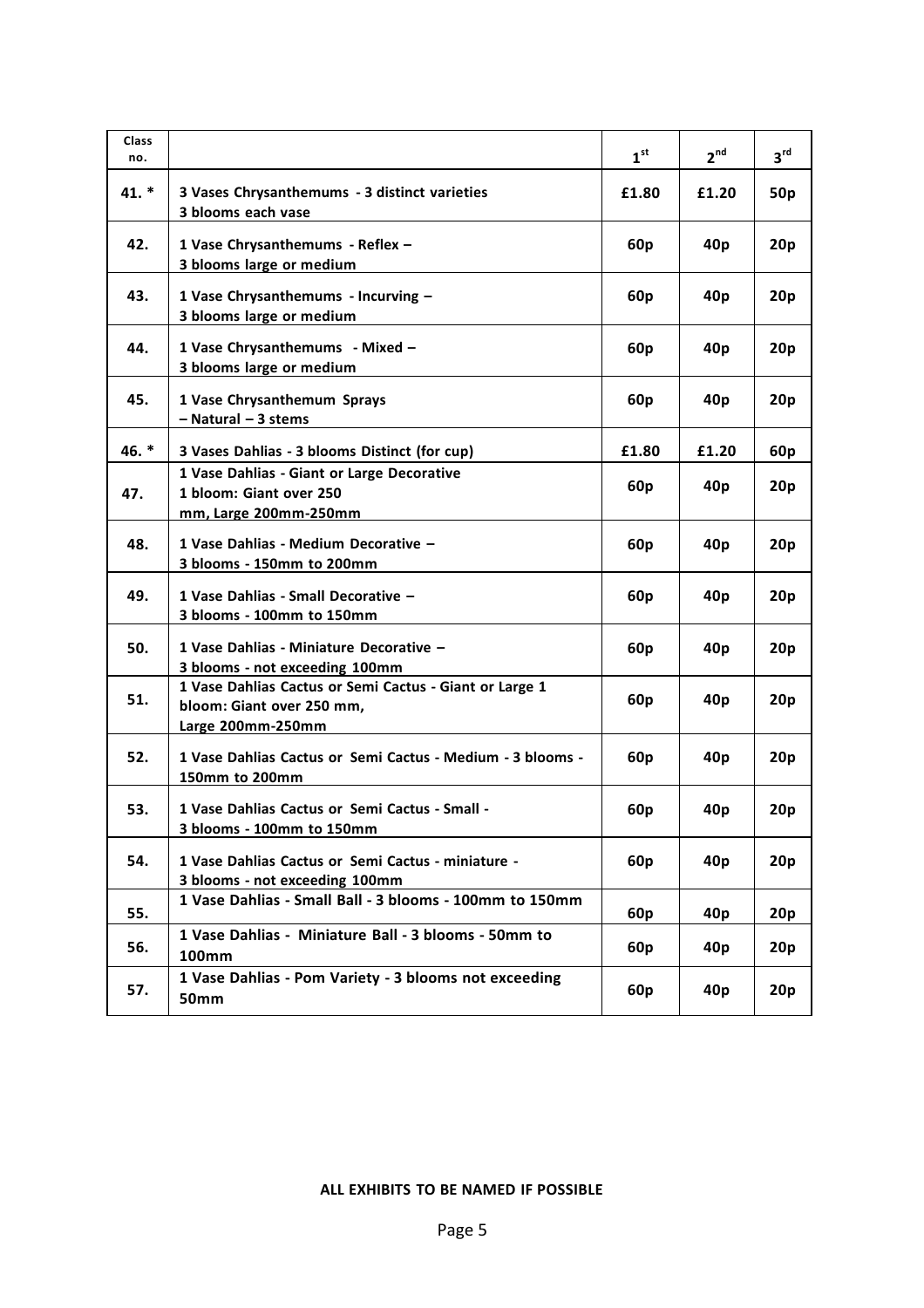| <b>Section 2 A - DECORATIVE</b><br><b>Culter Leisure Programme Trophy will be awarded</b><br>for the most points in this section.<br><b>ONLY ONE ENTRY PER CLASS</b> |                          |                 |                 |                 |
|----------------------------------------------------------------------------------------------------------------------------------------------------------------------|--------------------------|-----------------|-----------------|-----------------|
| <b>Class</b>                                                                                                                                                         |                          |                 |                 |                 |
| no.                                                                                                                                                                  |                          | 1 <sup>st</sup> | 2 <sup>nd</sup> | 3 <sup>rd</sup> |
| 58.                                                                                                                                                                  | <b>Pot-et-Fleur</b>      | 60 <sub>p</sub> | 40p             | 20p             |
| 59.                                                                                                                                                                  | 1 Gentleman's Buttonhole | 60 <sub>p</sub> | 40 <sub>p</sub> | 20p             |
| 60.                                                                                                                                                                  | 1 Lady's Spray           | 60 <sub>p</sub> | 40p             | 20p             |
| 61.                                                                                                                                                                  | A Victorian Posy         | 60 <sub>p</sub> | 40p             | 20p             |

# **SECTIONS 3 & 3A ALL FLORAL ART ENTRIES MUST BE NOTIFIED TO PRESIDENT NOT LATER THAN WEDNESDAY NIGHT PRIOR TO THE SHOW**

| Entries may be made in davance and prought to the hall for staging |                                                                                                                                                        |                 |                 |                 |
|--------------------------------------------------------------------|--------------------------------------------------------------------------------------------------------------------------------------------------------|-----------------|-----------------|-----------------|
|                                                                    | <b>Section 3 - FLORAL ART</b><br>Society Trophy for most points in this Section<br>And Diploma for Best Exhibit                                        |                 |                 |                 |
| <b>Class</b><br>no.                                                | Floral Art titles reflect 150 year anniversary of CDHS                                                                                                 | 1 <sup>st</sup> | 2 <sup>nd</sup> | $3^{\text{rd}}$ |
| $62.$ *                                                            | <b>Vintage Years</b><br>An exhibit featuring natural plant material, accessories to<br>include a mirror. Max width 75cm.                               | £3              | £2              | f1              |
| $63. *$                                                            | <b>One Day in My Life</b><br>An exhibit featuring natural plant material, and may<br>incorporate accessories. Max width 75cm.                          | £3              | £2              | £1              |
| $64.$ *                                                            | <b>Triple Gold</b><br>An exhibit featuring natural plant material, using three<br>Max width 60cm.<br>flowers.                                          | £3              | £2              | f1              |
| $65. *$                                                            | <b>Years to Come</b><br>A contemporary exhibit featuring natural plant material and<br>may incorporate accessories. Max width, depth & height<br>75cm. | £3              | £2              | f1              |
| $66.$ *                                                            | <b>Fond Memories</b><br>A petite exhibit using natural plant material and may<br>incorporate accessories. Max height, width, depth 25cm.               | £3              | f2              | f1              |

#### *Entries may be made in advance and brought to the hall for staging*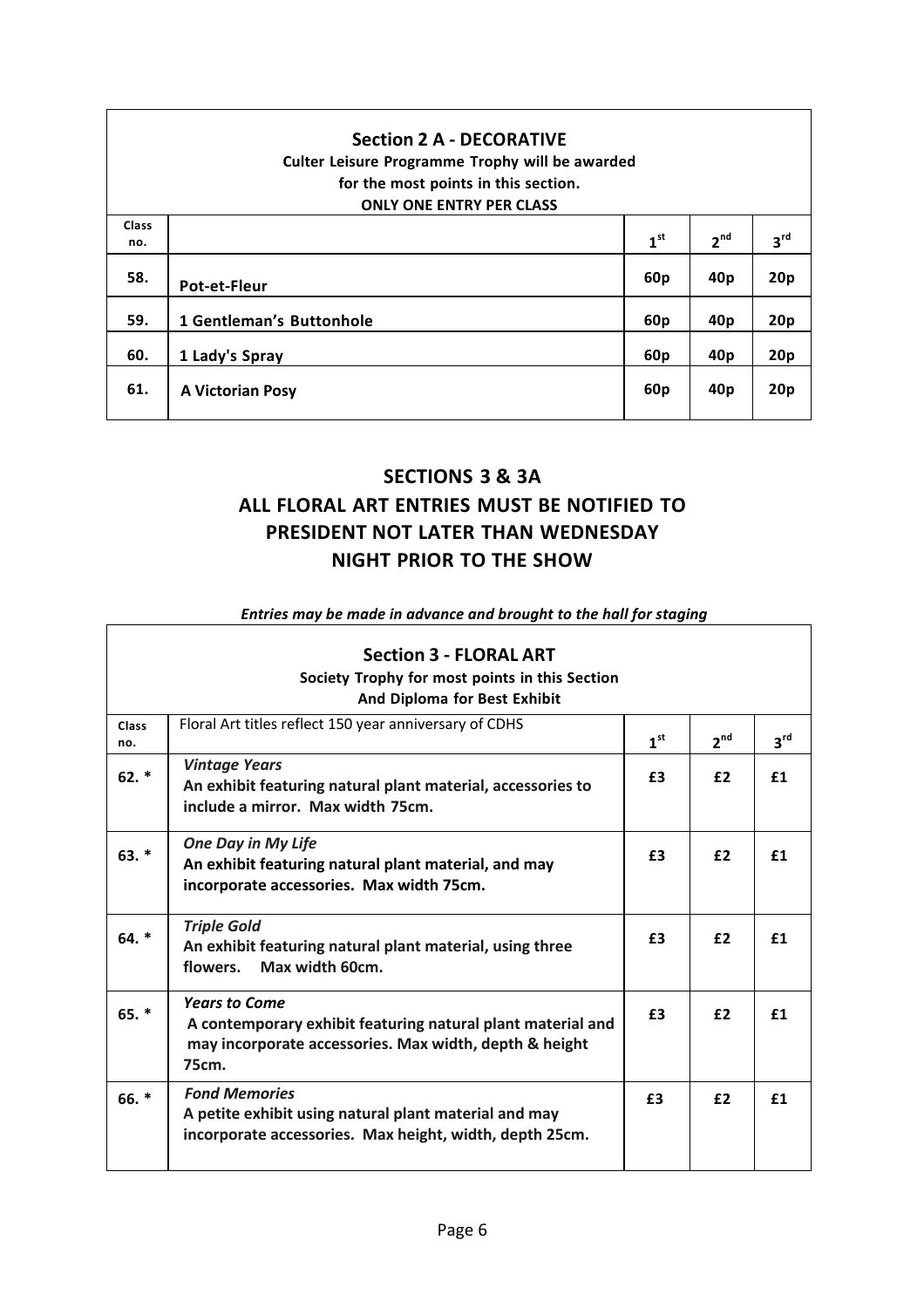|                     | <b>Section 3A - NOVICE SECTION</b><br>Mrs. Edna Edward Trophy will be awarded<br>for the most points in this section.<br>Novice: A competitor who has not<br>previously won a First Place in Section 3 |                 |                 |                 |
|---------------------|--------------------------------------------------------------------------------------------------------------------------------------------------------------------------------------------------------|-----------------|-----------------|-----------------|
| <b>Class</b><br>no. |                                                                                                                                                                                                        | 1 <sup>st</sup> | 2 <sup>nd</sup> | $3^{\text{rd}}$ |
| 67.                 | <b>The Good Old Days</b><br>An exhibit featuring natural plant material, and may<br>incorporate accessories. Max width 60cm.                                                                           | 60 <sub>p</sub> | 40 <sub>p</sub> | 20p             |
| 68.                 | <b>A Child's Nosegay</b><br>A petite exhibit using natural plant material and may<br>incorporate accessories. Max height, width, depth 25cm.                                                           | 60 <sub>p</sub> | 40p             | 20p             |

| <b>Section 4 - VEGETABLES</b><br>Mrs. Geddes Challenge Cup will be awarded |                                                                                                                                                                                                         |                 |                 |                 |
|----------------------------------------------------------------------------|---------------------------------------------------------------------------------------------------------------------------------------------------------------------------------------------------------|-----------------|-----------------|-----------------|
|                                                                            | for most points in this section                                                                                                                                                                         |                 |                 |                 |
| <b>Class</b><br>no.                                                        |                                                                                                                                                                                                         | 1 <sup>st</sup> | 2 <sup>nd</sup> | 3 <sup>rd</sup> |
| $69.$ *                                                                    | <b>Display of Flowers and Vegetables</b><br>Two Vases, Cut Flowers and three kinds of Vegetables<br>as per schedule. Shown on table space 75cm x 75cm.                                                  | £1.80           | £1.20           | 60 <sub>p</sub> |
| 70.<br>$**$                                                                | Display of vegetables - 6 kinds as per schedule<br>(garnishing allowed). Shown on table space 90cm<br>x 60cm. Competitors to state kinds on card<br>supplied. Judges to fill in points to each variety. | £3.60<br>18pt   | £2.40<br>12pt   | £1.20<br>6pt    |
| 71.                                                                        | 2 Cabbages                                                                                                                                                                                              | 60 <sub>p</sub> | 40p             | 20p             |
| 72.                                                                        | <b>2 Heads Cauliflower</b>                                                                                                                                                                              | 60 <sub>p</sub> | 40p             | 20 <sub>p</sub> |
| 73.                                                                        | <b>6 Pods Peas</b>                                                                                                                                                                                      | 60p             | 40 <sub>p</sub> | 20p             |
| 74.                                                                        | <b>4 Pods Broad Beans</b>                                                                                                                                                                               | 60 <sub>p</sub> | 40p             | 20p             |
| 75.                                                                        | <b>4 Pods Runner Beans</b>                                                                                                                                                                              | 60 <sub>p</sub> | 40p             | 20p             |
| 76.                                                                        | <b>3 Garden Turnips</b>                                                                                                                                                                                 | 60 <sub>p</sub> | 40 <sub>p</sub> | 20p             |
| 77.                                                                        | 3 Carrots                                                                                                                                                                                               | 60 <sub>p</sub> | 40 <sub>p</sub> | 20p             |
| 78.                                                                        | 3 Beet - Globe                                                                                                                                                                                          | 60 <sub>p</sub> | 40p             | 20p             |
| 79.                                                                        | <b>3 Beet Intermediate</b>                                                                                                                                                                              | 60 <sub>p</sub> | 40p             | 20 <sub>p</sub> |
| 80.                                                                        | <b>3 Stalks Rhubarb</b>                                                                                                                                                                                 | 60p             | 40p             | 20 <sub>p</sub> |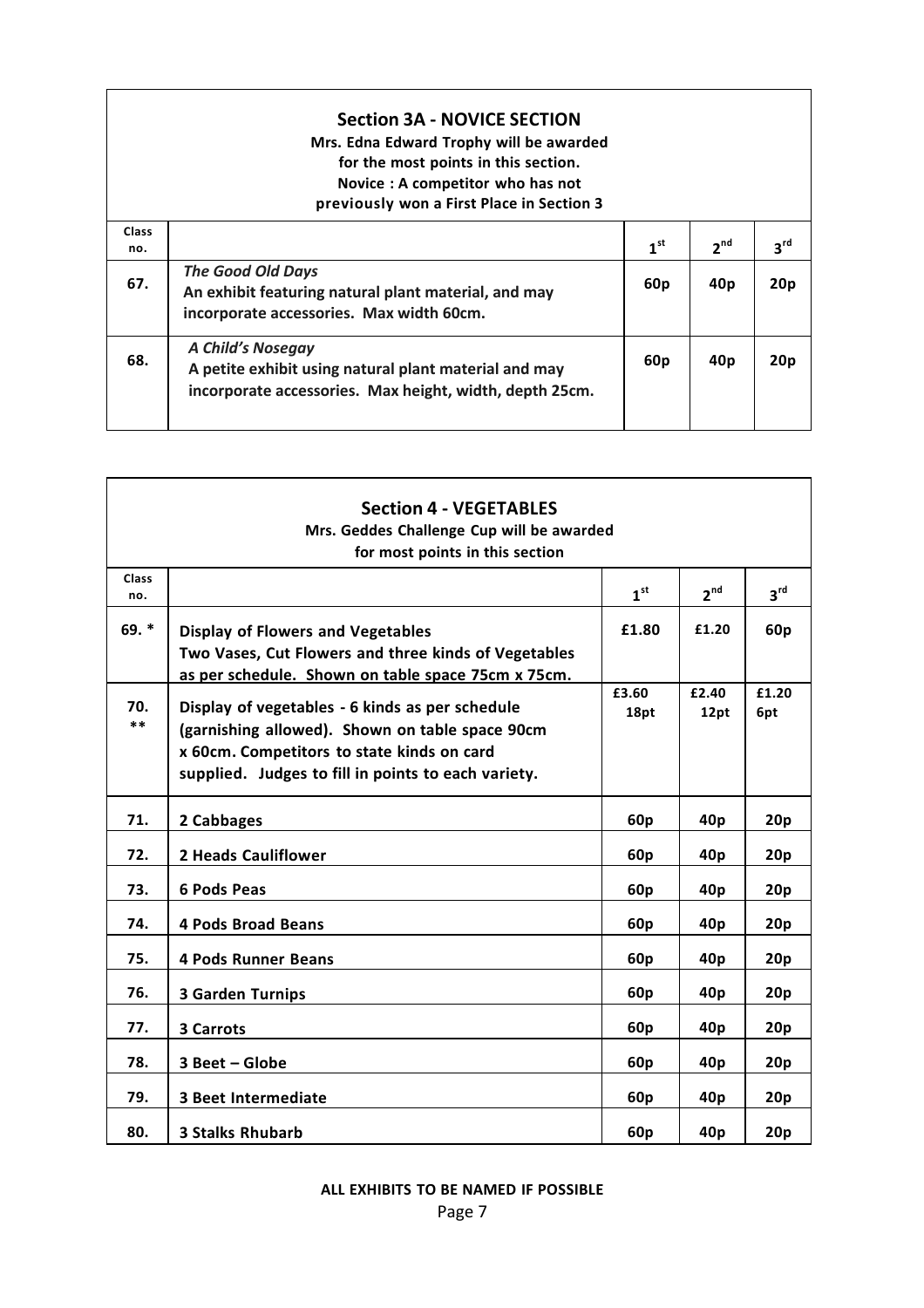| Class<br>no. |                                                                                                   | 1 <sup>st</sup> | 2 <sup>nd</sup> | 3 <sup>rd</sup> |
|--------------|---------------------------------------------------------------------------------------------------|-----------------|-----------------|-----------------|
| 81.          | 2 Lettuce any variety (in vases, permitted)                                                       | 60 <sub>p</sub> | 40 <sub>p</sub> | 20p             |
| 82.          | 4 Shallots - Pear-shaped                                                                          | 60 <sub>p</sub> | 40 <sub>p</sub> | 20p             |
| 83.          | 4 Shallots $-1$ variety, other than pear-shaped                                                   | 60p             | 40p             | 20p             |
| 84.          | 3 Onions                                                                                          | 60 <sub>p</sub> | 40 <sub>p</sub> | 20p             |
| 85.          | 2 Leeks                                                                                           | 60 <sub>p</sub> | 40 <sub>p</sub> | 20p             |
| 86.          | 4 Tomatoes                                                                                        | 60 <sub>p</sub> | 40 <sub>p</sub> | 20p             |
| 87.          | 1 Truss Tomatoes to be shown on stand                                                             | 60 <sub>p</sub> | 40 <sub>p</sub> | 20p             |
| 88.          | 1 Cucumber                                                                                        | 60 <sub>p</sub> | 40p             | 20p             |
| 89.          | 1 Marrow - for quality                                                                            | 60 <sub>p</sub> | 40 <sub>p</sub> | 20p             |
| 90.          | 1 Marrow - for weight                                                                             | 60 <sub>p</sub> | 40 <sub>p</sub> | 20p             |
| 91.          | <b>3 Courgettes</b>                                                                               | 60 <sub>p</sub> | 40 <sub>p</sub> | 20p             |
| 92.          | 3 Potatoes - White                                                                                | 60 <sub>p</sub> | 40 <sub>p</sub> | 20p             |
| 93.          | 3 Potatoes - Coloured                                                                             | 60 <sub>p</sub> | 40 <sub>p</sub> | 20p             |
| 94.          | 1 Potato - for weight                                                                             | 60 <sub>p</sub> | 40 <sub>p</sub> | 20p             |
| $95.*$       | Collection of Potatoes - 3 each of 3 varieties                                                    | £1.80           | £1.20           | 60 <sub>p</sub> |
| 96.          | 1 Vegetable not named above (may be shown in pot)                                                 | 60 <sub>p</sub> | 40 <sub>p</sub> | 20p             |
| $97.*$       | Novice Basket of vegetables (novice: has not won the<br>cup for most points in Vegetable section) | £1.80           | £1.20           | 60 <sub>p</sub> |
| 98.          | 3 Top fruit (from a tree e.g. apples)                                                             | 60p             | 40 <sub>p</sub> | 20p             |
| 99.          | Soft Fruit - 1 Variety, on a plate<br>(12 berries - see notes P.13)                               | 60p             | 40 <sub>p</sub> | 20p             |
| 100.         | 1 Pot Parsley                                                                                     | 60 <sub>p</sub> | 40 <sub>p</sub> | 20p             |
| 101.         | 1 Pot Herbs                                                                                       | 60 <sub>p</sub> | 40 <sub>p</sub> | 20p             |

|                     | Section 5 - FOR SENIOR CITIZENS (60+ years old)<br>Shield for the most successful competitor |                 |                 |                 |
|---------------------|----------------------------------------------------------------------------------------------|-----------------|-----------------|-----------------|
| <b>Class</b><br>no. |                                                                                              | 1 <sup>st</sup> | 2 <sup>nd</sup> | $3^{\text{rd}}$ |
| 102.                | <b>1 Vase Flowers Mixed Species</b>                                                          | 60p             | 40p             | 20p             |
| 103.                | 1 Annual in Pot                                                                              | 60p             | 40p             | 20p             |
| 104.                | 1 Pot Plant in Flower                                                                        | 60 <sub>p</sub> | 40p             | 20p             |
| 105.                | 1 Basket of Vegetables, at least 3 kinds                                                     | 60p             | 40p             | 20p             |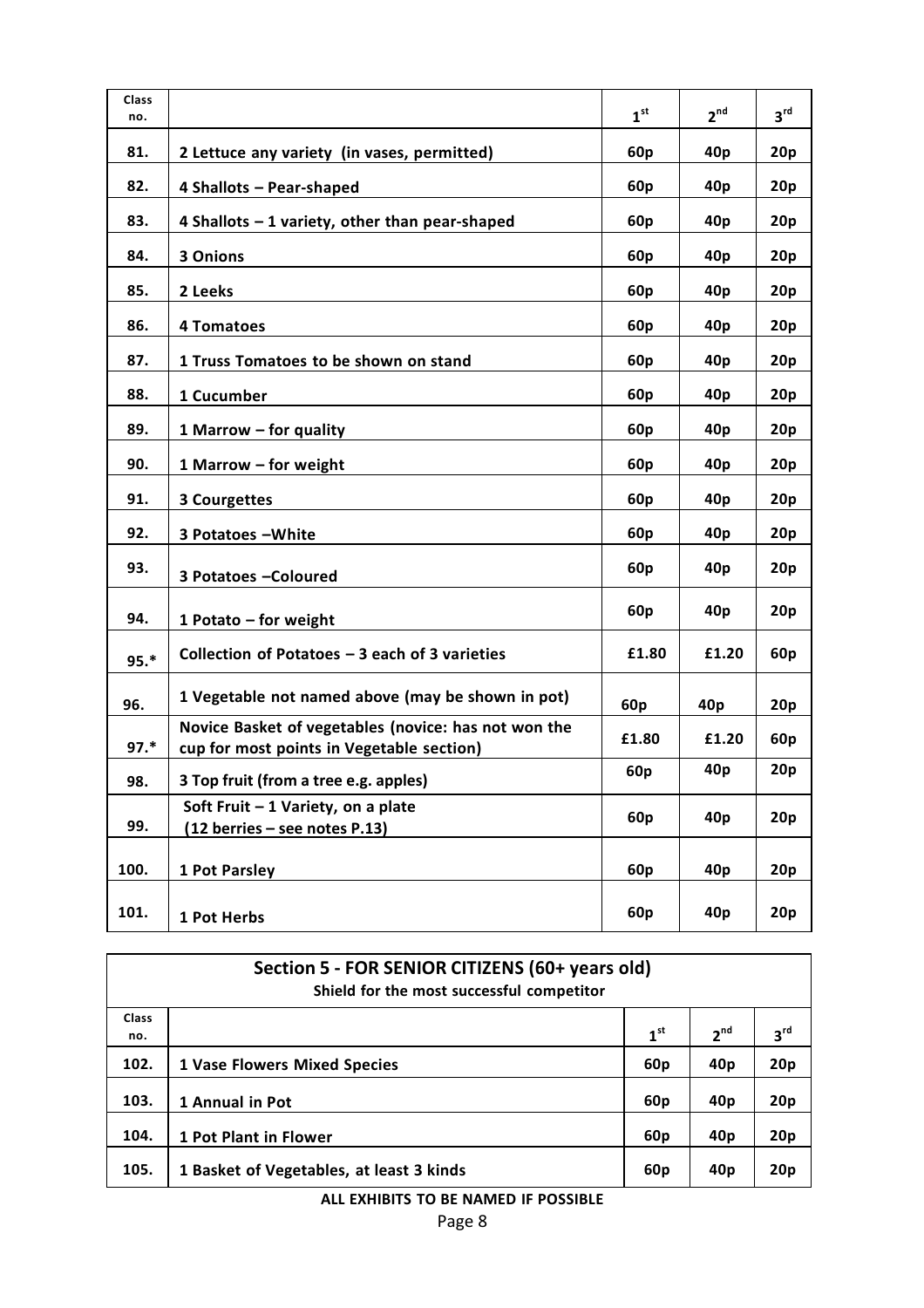#### **INDUSTRIAL CLASSES**

#### **Cards must be securely attached to ALL exhibits in this section eg. Paperclip/rubber band**

# **Section 6 - COOKERY**

#### **A Challenge Trophy will be awarded to the most successful competitor in this section, and Diploma for Best Exhibit**

#### **ONLY ONE ENTRY PER CLASS**

**All entries must be exhibited on white doily and paper plate**

| <b>Class</b><br>no. |                                                  | 1 <sup>st</sup> | 2 <sup>nd</sup> | 3 <sup>rd</sup> |
|---------------------|--------------------------------------------------|-----------------|-----------------|-----------------|
| 106.                | <b>3 Cheese Scones</b>                           | 60 <sub>p</sub> |                 | 20p             |
|                     |                                                  |                 | 40 <sub>p</sub> |                 |
| 107.                | 3 truffles (using recipe at back of schedule)    | 60p             | 40 <sub>p</sub> | 20p             |
| 108.                | 3 pieces of gluten free brownie                  | 60 <sub>p</sub> | 40 <sub>p</sub> | 20p             |
| 109.                | 3 slices of carrot cake                          | 60 <sub>p</sub> | 40 <sub>p</sub> | 20p             |
| 110.                | 3 scotch pancakes/drop scones                    | 60 <sub>p</sub> | 40p             | 20p             |
| 111.                | 3 butterfly cupcakes                             | 60 <sub>p</sub> | 40 <sub>p</sub> | 20p             |
| 112.                | 1 Wedge of Victoria Sponge (Buttercream filling) | 60 <sub>p</sub> | 40 <sub>p</sub> | 20p             |

# **Section 7 - PRESERVES, DAIRY**

**A Challenge Trophy will be awarded to the most successful competitor in this section**

#### **ONLY ONE ENTRY PER CLASS**

| <b>Class</b><br>no. |                                      | 1 <sup>st</sup> | 2 <sup>nd</sup> | $3^{\text{rd}}$ |
|---------------------|--------------------------------------|-----------------|-----------------|-----------------|
| 113.                | 1 jar of Chutney                     |                 |                 |                 |
| 114.                | 1 jar of Rhubarb and Ginger jam      | 60 <sub>p</sub> | 40p             | 20p             |
| 115.                | 1 jar of Strawberry Jam              | 60 <sub>p</sub> | 40p             | 20p             |
| 116.                | 1 jar of Raspberry Jam               | 60 <sub>p</sub> | 40p             | 20p             |
| 117.                | 1 jar of Lemon Curd                  | 60 <sub>p</sub> | 40p             | 20p             |
| 118.                | 3 pieces of fudge                    | 60 <sub>p</sub> | 40p             | 20p             |
| 119.                | 3 Squares Swiss Milk Toffee (tablet) | 60 <sub>p</sub> | 40 <sub>p</sub> | 20p             |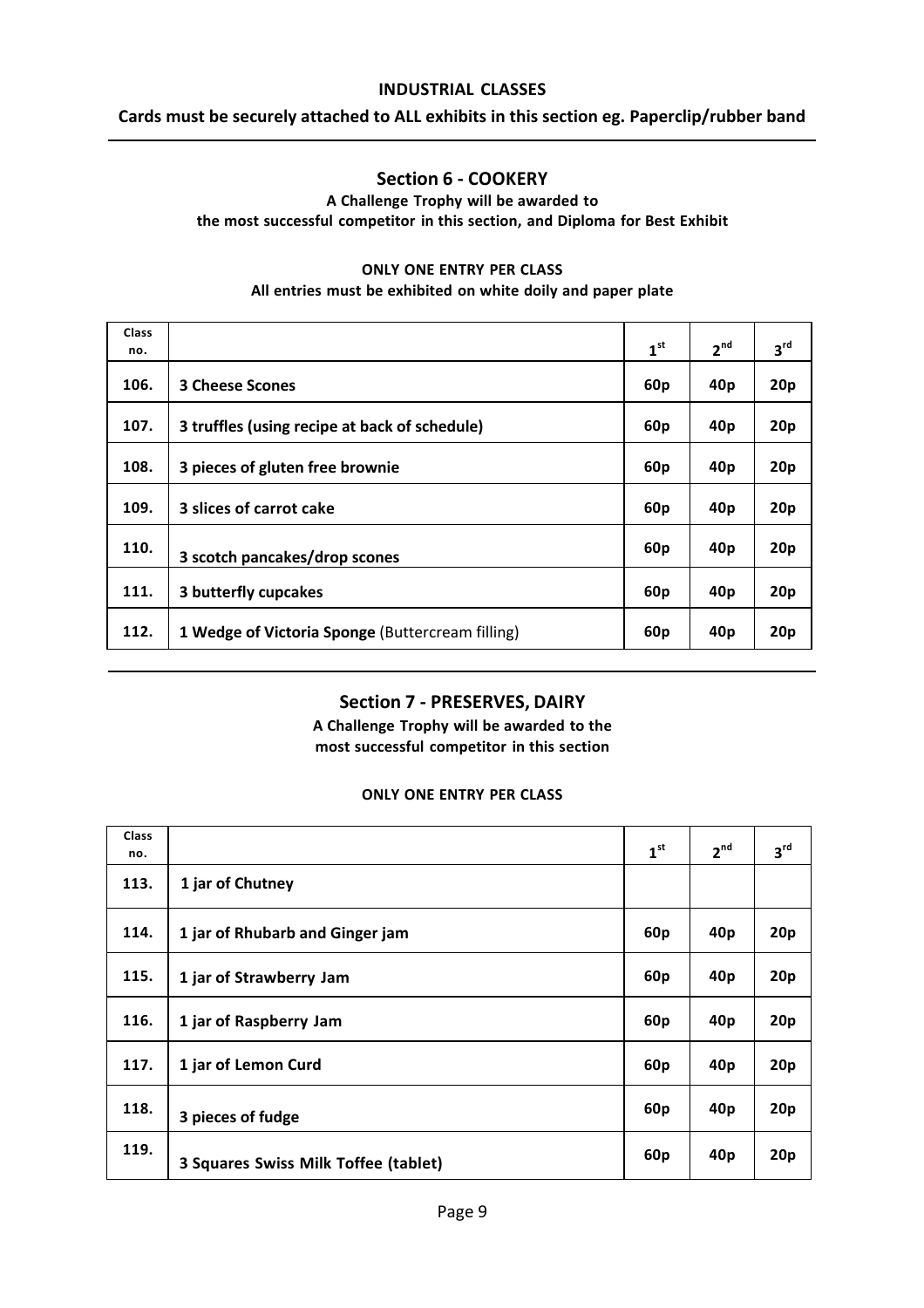#### **Section 8 - KNITTING AND NEEDLEWORK**

Mrs. Edwards Trophy for most successful competitor in this Section, and Diploma for Best Exhibit

| Class |                                                             |                 |                 |                 |
|-------|-------------------------------------------------------------|-----------------|-----------------|-----------------|
| no.   | <b>ONLY ONE ENTRY PER CLASS</b>                             | 1 <sup>st</sup> | 2 <sup>nd</sup> | 3 <sup>rd</sup> |
| 120.  | Child's Knitted Jumper or Cardigan                          | 60p             | 40 <sub>p</sub> | 20 <sub>p</sub> |
| 121.  | New born Baby Hat $-$ (to be donated to Maternity hospital) | 60p             | 40p             | 20p             |
| 122.  | 1 pair of Fingerless gloves/mittens                         | 60p             | 40 <sub>p</sub> | 20p             |
| 123.  | Baby's Knitted Cardigan or Jacket (4 ply)                   | 60p             | 40 <sub>p</sub> | 20 <sub>p</sub> |
| 124.  | <b>Item of Crochet</b>                                      | 60p             | 40 <sub>p</sub> | 20p             |
| 125.  | Item of Embroidery or Cross stitch                          | 60 <sub>p</sub> | 40 <sub>p</sub> | 20p             |
| 126.  | <b>Item made from Oddments of Wool</b>                      | 60 <sub>p</sub> | 40p             | 20p             |
| 127.  | <b>Dressed Doll</b>                                         | 60p             | 40p             | 20p             |
| 128.  | Mug warmer                                                  | 60 <sub>p</sub> | 40 <sub>p</sub> | 20p             |

| <b>Section 9 - CRAFTS</b><br>Society Salver for most successful competitor in this Section |                                         |                 |                 |                   |  |  |  |
|--------------------------------------------------------------------------------------------|-----------------------------------------|-----------------|-----------------|-------------------|--|--|--|
| <b>Class</b>                                                                               |                                         | 1 <sup>st</sup> | 2 <sup>nd</sup> | $3^{\mathsf{rd}}$ |  |  |  |
| no.                                                                                        | <b>ONLY ONE ENTRY PER CLASS</b>         |                 |                 |                   |  |  |  |
| 129.                                                                                       | <b>Item made from Recycled Teeshirt</b> | 60 <sub>p</sub> | 40 <sub>p</sub> | 20p               |  |  |  |
| 130.                                                                                       | <b>Bug Hotel</b>                        | 60 <sub>p</sub> | 40 <sub>p</sub> | 20p               |  |  |  |
| 131.                                                                                       | 150 <sup>th</sup> Anniversary Card      | 60 <sub>p</sub> | 40 <sub>p</sub> | 20p               |  |  |  |
| 132.                                                                                       | <b>Gift Wrapped Present</b>             | 60 <sub>p</sub> | 40 <sub>p</sub> | 20p               |  |  |  |
| 133.                                                                                       | <b>Decorated Lampshade</b>              | 60 <sub>p</sub> | 40p             | 20p               |  |  |  |

| <b>Section 10 - PHOTOGRAPHY</b><br>Colour prints: Unmounted, Max Size 5"x7"<br>No print to be re-entered in subsequent shows |                                                                     |                 |                 |                 |  |  |  |
|------------------------------------------------------------------------------------------------------------------------------|---------------------------------------------------------------------|-----------------|-----------------|-----------------|--|--|--|
|                                                                                                                              | Culter Community Council Trophy for the most points in this section |                 |                 |                 |  |  |  |
| <b>Class</b><br>no.                                                                                                          |                                                                     | 1 <sup>st</sup> | 2 <sup>nd</sup> | $3^{\text{rd}}$ |  |  |  |
| 134.                                                                                                                         | <b>Portrait of a Flower</b>                                         | 60 <sub>p</sub> | 40p             | 20p             |  |  |  |
| 135.                                                                                                                         | <b>Culter Paths</b>                                                 | 60 <sub>p</sub> | 40p             | 20p             |  |  |  |
| 136.                                                                                                                         | <b>Scottish Wildlife</b>                                            | 60 <sub>p</sub> | 40 <sub>p</sub> | 20p             |  |  |  |
| 137.                                                                                                                         | Wood                                                                | 60 <sub>p</sub> | 40 <sub>p</sub> | 20p             |  |  |  |
| 138.                                                                                                                         | <b>My Favourite Season</b>                                          | 60 <sub>p</sub> | 40 <sub>p</sub> | 20p             |  |  |  |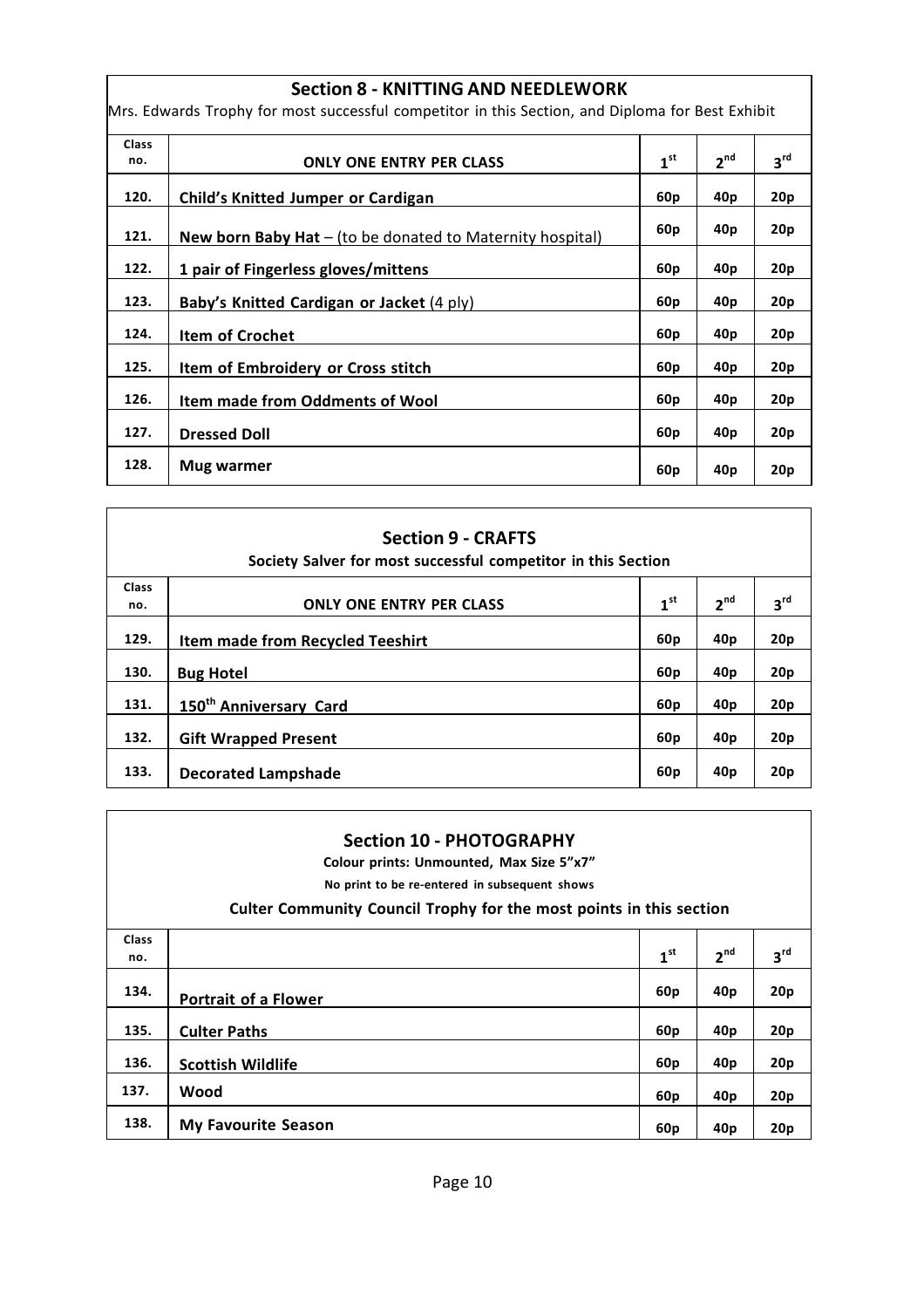# **Children's Section Culter School PTA Challenge Trophy will be awarded for most points overall. Diploma for best Exhibit for 7 Yrs and under Diploma for best Exhibit 8-10 Years Diploma for Best Exhibit 11-16 years**

**ENTRIES TO BE CHILD'S OWN WORK**

| Section 1: 7 Years and under |                                                          |                 |                 |                 |  |  |
|------------------------------|----------------------------------------------------------|-----------------|-----------------|-----------------|--|--|
| <b>Class</b>                 |                                                          |                 |                 |                 |  |  |
| no.                          |                                                          | 1 <sup>st</sup> | 2 <sup>nd</sup> | $3^{\text{rd}}$ |  |  |
| C <sub>1</sub>               | <b>Item made from Pine Cones</b>                         | 30 <sub>p</sub> | 20 <sub>p</sub> | 10 <sub>p</sub> |  |  |
| C <sub>2</sub>               | <b>Creature made from Fruit/Vegetables</b>               | 30 <sub>p</sub> | 20 <sub>p</sub> | 10 <sub>p</sub> |  |  |
| C <sub>3</sub>               | <b>3 Decorated Biscuits</b>                              | 30 <sub>p</sub> | 20 <sub>p</sub> | 10 <sub>p</sub> |  |  |
| C4                           | <b>Pasta Picture</b>                                     | 30 <sub>p</sub> | 20 <sub>p</sub> | 10 <sub>p</sub> |  |  |
| C <sub>5</sub>               | Miniature Garden -any container, not exceeding approx A4 | 30 <sub>p</sub> | 20 <sub>p</sub> | 10p             |  |  |

| Section 2: $8 - 10$ years |                                                          |                 |                 |                 |  |  |
|---------------------------|----------------------------------------------------------|-----------------|-----------------|-----------------|--|--|
|                           |                                                          | 1 <sup>st</sup> | 2 <sup>nd</sup> | 3 <sup>rd</sup> |  |  |
| C <sub>6</sub>            | <b>Item made from Pine Cones</b>                         | 30p             | 20p             | 10 <sub>p</sub> |  |  |
| C <sub>7</sub>            | <b>Bug Hotel</b>                                         | 30p             | 20p             | 10p             |  |  |
| C8                        | <b>3 Decorated Cupcakes</b>                              | 30p             | 20p             | 10 <sub>p</sub> |  |  |
| C9                        | <b>Photograph – Wildlife</b>                             | 30p             | 20p             | 10 <sub>p</sub> |  |  |
| C10                       | Miniature Garden -any container, not exceeding approx A4 | 30 <sub>p</sub> | 20p             | 10 <sub>p</sub> |  |  |

| Section 3: 11-16 Years |                                                          |                 |                 |                 |  |  |  |
|------------------------|----------------------------------------------------------|-----------------|-----------------|-----------------|--|--|--|
|                        |                                                          | 1 <sup>st</sup> | 2 <sup>nd</sup> | 3 <sup>rd</sup> |  |  |  |
| C11                    | Posy in a Jar                                            | 30p             | 20p             | 10 <sub>p</sub> |  |  |  |
| C <sub>12</sub>        | <b>Bug Hotel</b>                                         | 30p             | 20p             | 10p             |  |  |  |
| C13                    | <b>3 Decorated Cupcakes</b>                              | 30p             | 20p             | 10p             |  |  |  |
| C <sub>14</sub>        | Photograph - Wildlife                                    | 30p             | 20p             | 10p             |  |  |  |
| C <sub>15</sub>        | Miniature Garden -any container, not exceeding approx A4 | 30p             | 20 <sub>p</sub> | 10p             |  |  |  |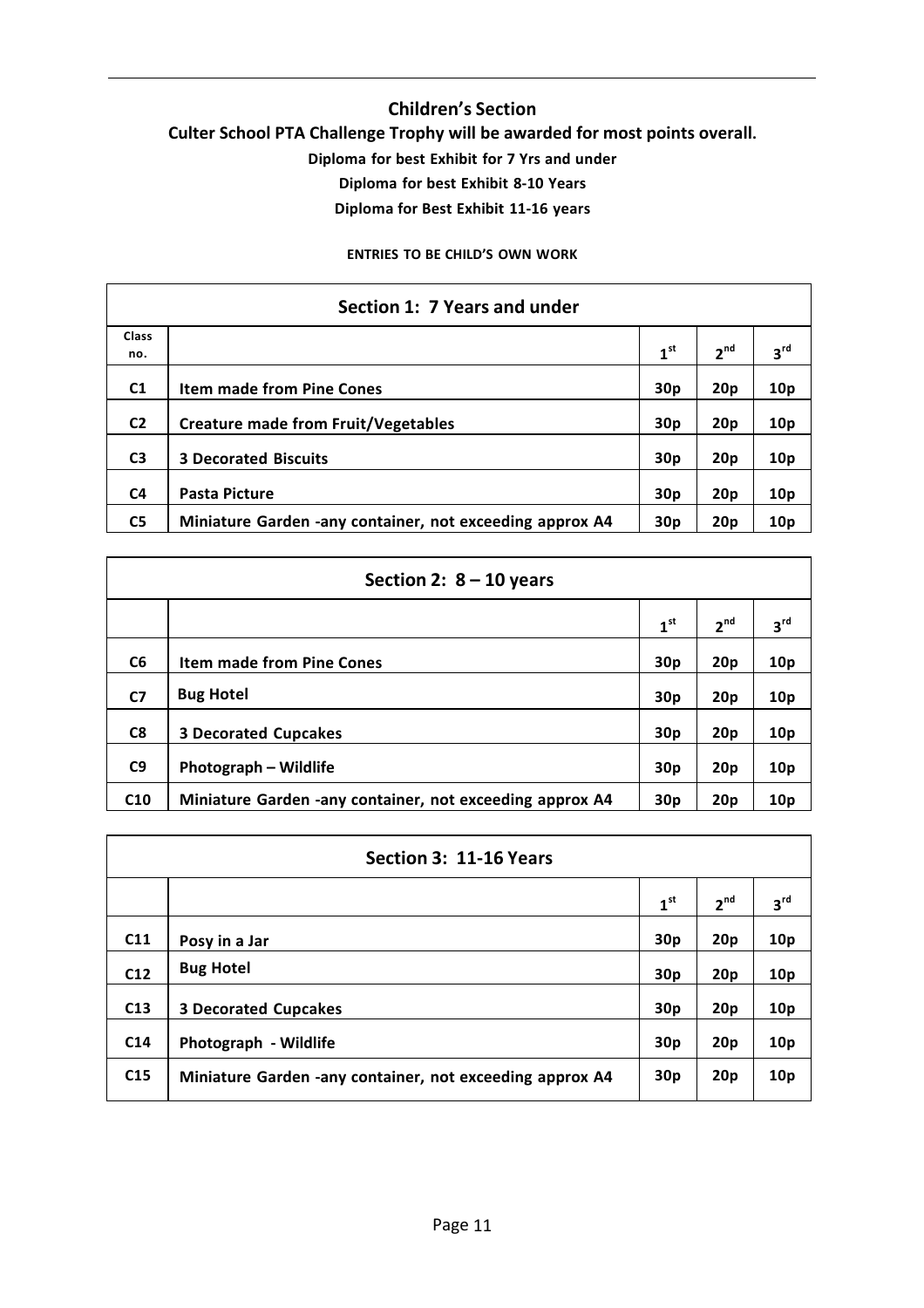# **Hints For Exhibitors**

# **FLOWERS**

1. All flowers should be shown when they are at the peak of their flowering and not looking tired

2. Pull a day early and immerse the stems in water up to and almost touching the flowers

3.Present the vase so that as much of the flower as possible can be seen by the judge.

4. Never crowd a vase by gripping the stems together.

5. When showing a number of vases together give them space so that they can be seen.

6. Remove all damaged petals and damaged leaves.

# **POT PLANTS**

1. Show in the correct size of pot.

- 2. Make certain the pots are washed.
- 3. A pot plant is judged on the quality of its foliage as well as flower.
- 4. Stake to show plant to best advantage, but hide stakes as much as possible.

# **VEGETABLES**

For all vegetables pick even sizes and shapes.

**Brassicas** – for cabbages remove damaged or discoloured leaves. Trim cauliflower leaves level with the curd.

**Roots** – wash gently using a sponge not a brush. Carrots, parsnips and beetroot should be full length – do not trim main root. Cut any small hairs using scissors. Beetroot should be approx 20cm (8") in circumference and cylindrical of medium length. For all leave approximately 7cm (3") stalk on. Carrots can be tied by stalks in 3s. Lift parsnips and white turnips at the last minute to prevent discolouring.

**Potatoes** – wash with lukewarm water using a sponge. Do not remove the skin. Dirt can be removed from eyes using a pin or cotton bud. Exhibit on plate with eyes outwards and upwards.

**Onions** – peel to the last skin and trim the roots right back to the stump. If the stems are very thick slice down the length of them and remove the centre. Wrap with raffia or garden twine folding the tops over and tying them in.

**Shallots** – remove loose skin. Trim tops and fold over tying them in as for onions. Yellow shallots look best on a dark background eg. compost and red shallots on a light background such as sand.

**Leeks** – Wash Leeks upside down to stop water going between leaves. Remove marked outer leaves. Leave roots on and trim to around 5cm(2") after washing then fluff them up. Tops of leeks can be pleated to hide any other blemishes. If using a board for display fix with best side out.

**Peas and Beans** – Pick using scissors and handle using full length stem. Never handle pea or bean as bloom will be damaged and show up marks or finger prints. Trim stems when displaying. Peas should be full and beans as long as possible. Broad beans should be fat but flat and French beans long and tender – should snap with out a stringy back.

**Celery** – peel off damaged and dirty outer stems and leaves. Wash upside down to prevent water going into the celery.

**Lettuce** – remove damaged and discoloured outer leaves. Sprinkle with water to keep the lettuce crisp.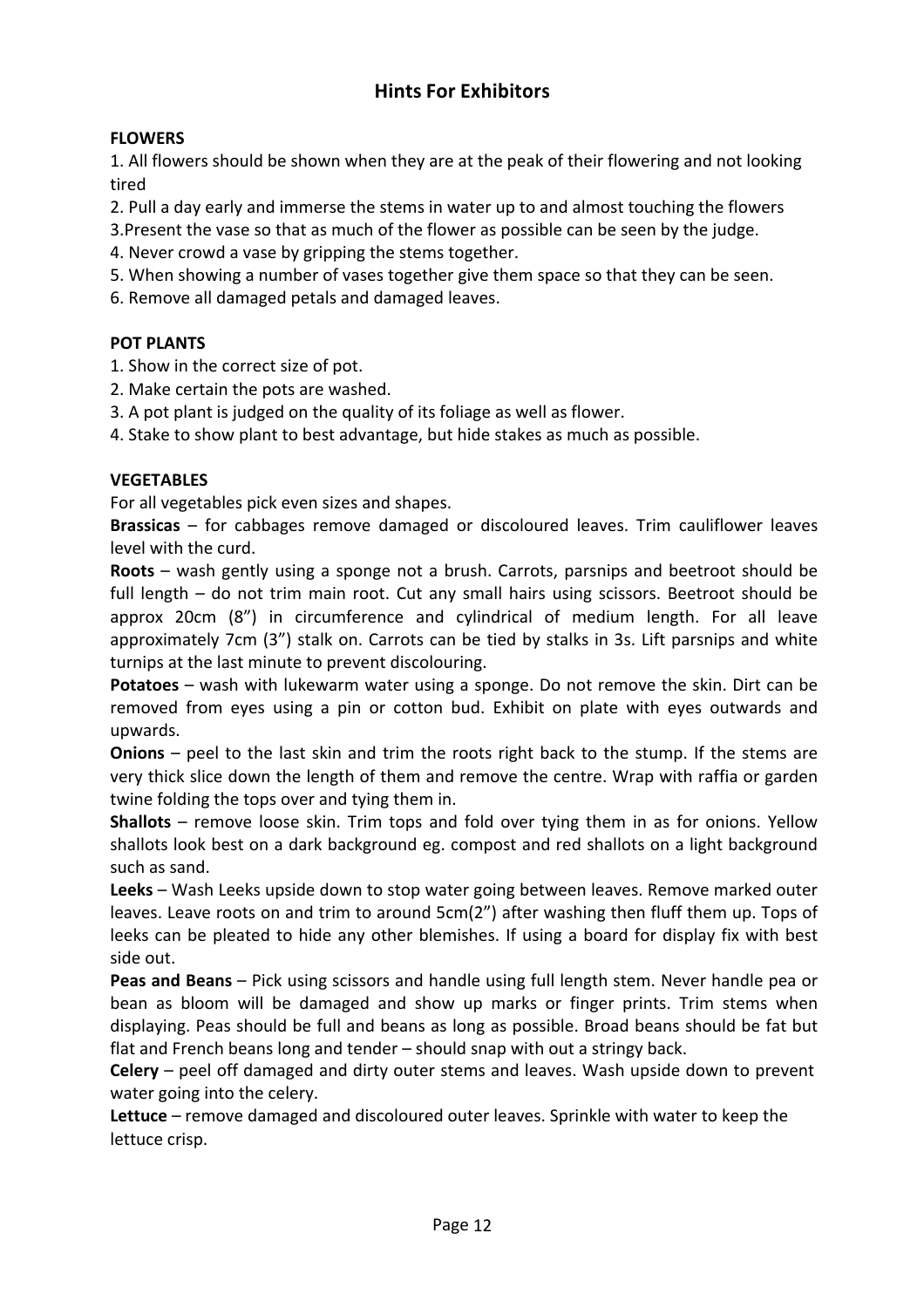**Tomatoes** – individual tomatoes should be approx 20cm (8") circumference. Leave calyx on. Remove from plant using scissors and trim stem when displaying. Trusses do not have to be ripe all the way down.

**Marrow** – Not to exceed 38cm (15").

For both courgettes and marrows remove flower once they have set to prevent rotting.

**Cucumber** – long as possible and approximately 2-3cm(1") in diameter.

**Pot of parsley** – should be full and not leggy. This can be achieved by growing several plants in 7cm(3") pots and potting these on into one 12cm(5")pot.

When showing a collection of vegetables items should be treated as if showing individually as outlined above. Arrange box so vegetables are presented in the best combination of colour and size.

# **FRUIT**

All fruit should be fresh NOT frozen full of good colour and form. Virginia creeper leaves placed on the plate can help the preservation of the fruit.

**Outdoor fruits** – raspberries, strawberries should have husks remaining (Pick using scissors). Black, red and white currants should be left on the hangers and stalks should be left on the gooseberries.

**Apples, Pears and Plums** – cut from tree with long stalks and trim when displaying.

# **GENERAL**

1.Read the rules of your schedule carefully. Allow yourself plenty of time to stage the exhibits.

2. Before leaving, count the number of blooms, fruit or vegetables in each receptacle and make sure that they are according to schedule.

3. If in doubt consult the Secretary or Steward. Their help could save you from being disqualified.

#### *Reproduced by kind permission of Banchory Horticultural Society*

# *Recipe for Truffles*

DARK CHOCOLATE TRUFFLES 175g (6oz) dark chocolate 5ml (1tsp ) instant coffee dissolved in 15ml (1tbsp) boiling water 85g (3oz) unsalted butter diced Cocoa powder to roll truffles in Makes about 12-15 Method Break the chocolate into a heatproof bowl and add the coffee liquid. Put the bowl over a saucepan of hot water, don't let the bowl touch the water and heat very gently until the chocolate has melted. Remove the bowl from the pan and beat in the butter, bit by bit. Leave the mixture in a cool place until quite firm. Sieve cocoa powder on to a work surface or board, and rub some cocoa between the palms of your hands. Take a teaspoon of the mixture and roll into a ball between the palms of your hands. Roll in cocoa and put on a tray. Continue till all mixture is used up. Put the finished truffles into the fridge to firm up. Serve 3 truffles in sweet paper cases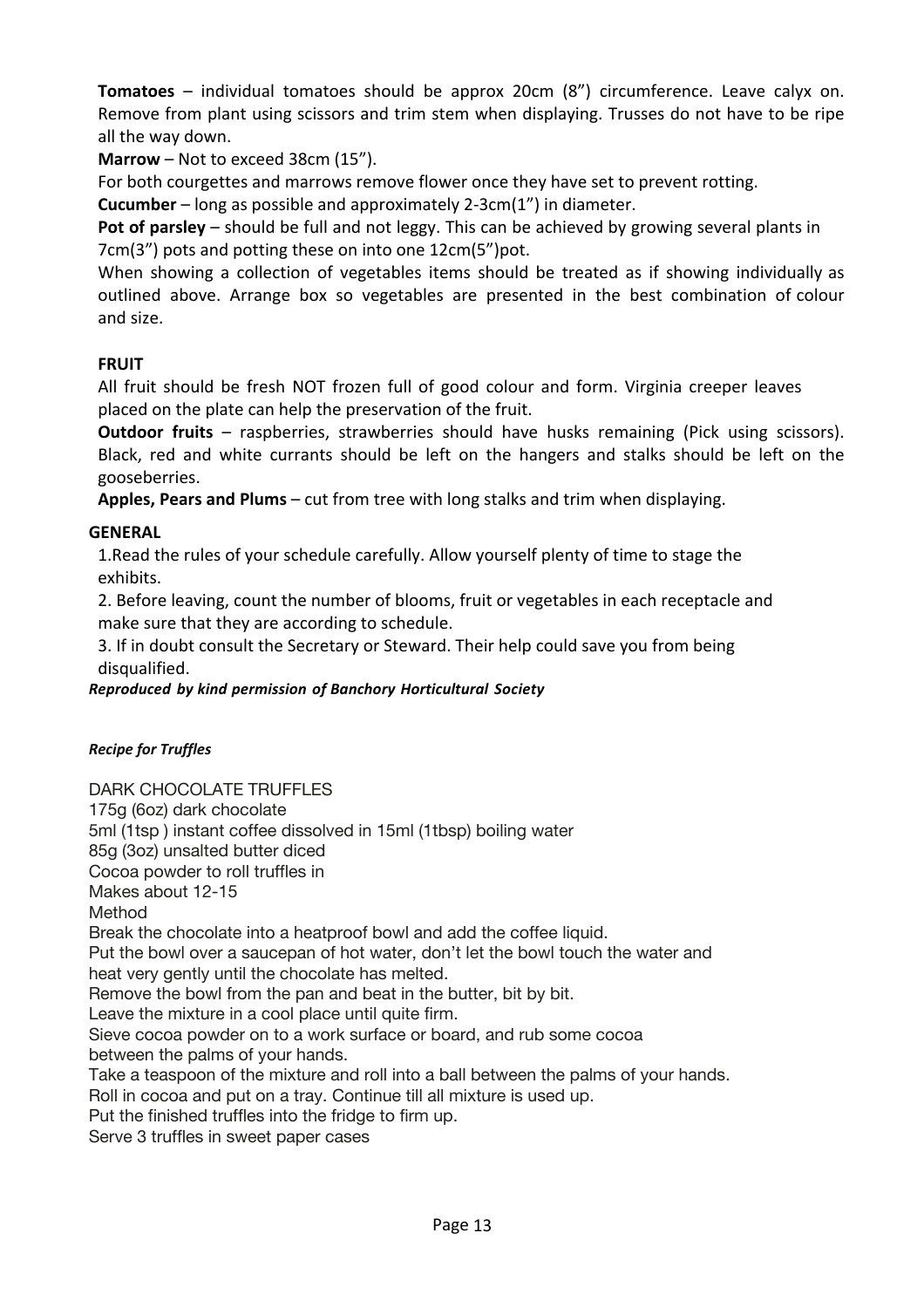# **CULTER AND DISTRICT HORTICULTURAL SOCIETY**

# **ENTRY FORM**

# This part to be handed to Secretary

| Class No. | No. of<br>entries | Class No. | No. of<br>entries | Class No. | No. of<br>entries | Class No. | No. of<br>entries | Class No. | No. of<br>entries |
|-----------|-------------------|-----------|-------------------|-----------|-------------------|-----------|-------------------|-----------|-------------------|
|           |                   |           |                   |           |                   |           |                   |           |                   |
|           |                   |           |                   |           |                   |           |                   |           |                   |
|           |                   |           |                   |           |                   |           |                   |           |                   |
|           |                   |           |                   |           |                   |           |                   |           |                   |
|           |                   |           |                   |           |                   |           |                   |           |                   |
|           |                   |           |                   |           |                   |           |                   |           |                   |
|           |                   |           |                   |           |                   |           |                   |           |                   |
|           |                   |           |                   |           |                   |           |                   |           |                   |

| No. of Vases required (approx.) 7inch 10 inch |        |  |  |  |  |  |
|-----------------------------------------------|--------|--|--|--|--|--|
|                                               |        |  |  |  |  |  |
| <b>Address</b>                                |        |  |  |  |  |  |
| Email                                         | Tel no |  |  |  |  |  |

NOTE : Entry cards can be inserted in unsealed envelopes if wished

*This part to be retained for your own reference*

| Class No. | No. of<br>entries | Class No. | No. of<br>entries | Class No. | No. of<br>entries | Class No. | No. of<br>entries | Class No. | No. of<br>entries |
|-----------|-------------------|-----------|-------------------|-----------|-------------------|-----------|-------------------|-----------|-------------------|
|           |                   |           |                   |           |                   |           |                   |           |                   |
|           |                   |           |                   |           |                   |           |                   |           |                   |
|           |                   |           |                   |           |                   |           |                   |           |                   |
|           |                   |           |                   |           |                   |           |                   |           |                   |
|           |                   |           |                   |           |                   |           |                   |           |                   |
|           |                   |           |                   |           |                   |           |                   |           |                   |
|           |                   |           |                   |           |                   |           |                   |           |                   |
|           |                   |           |                   |           |                   |           |                   |           |                   |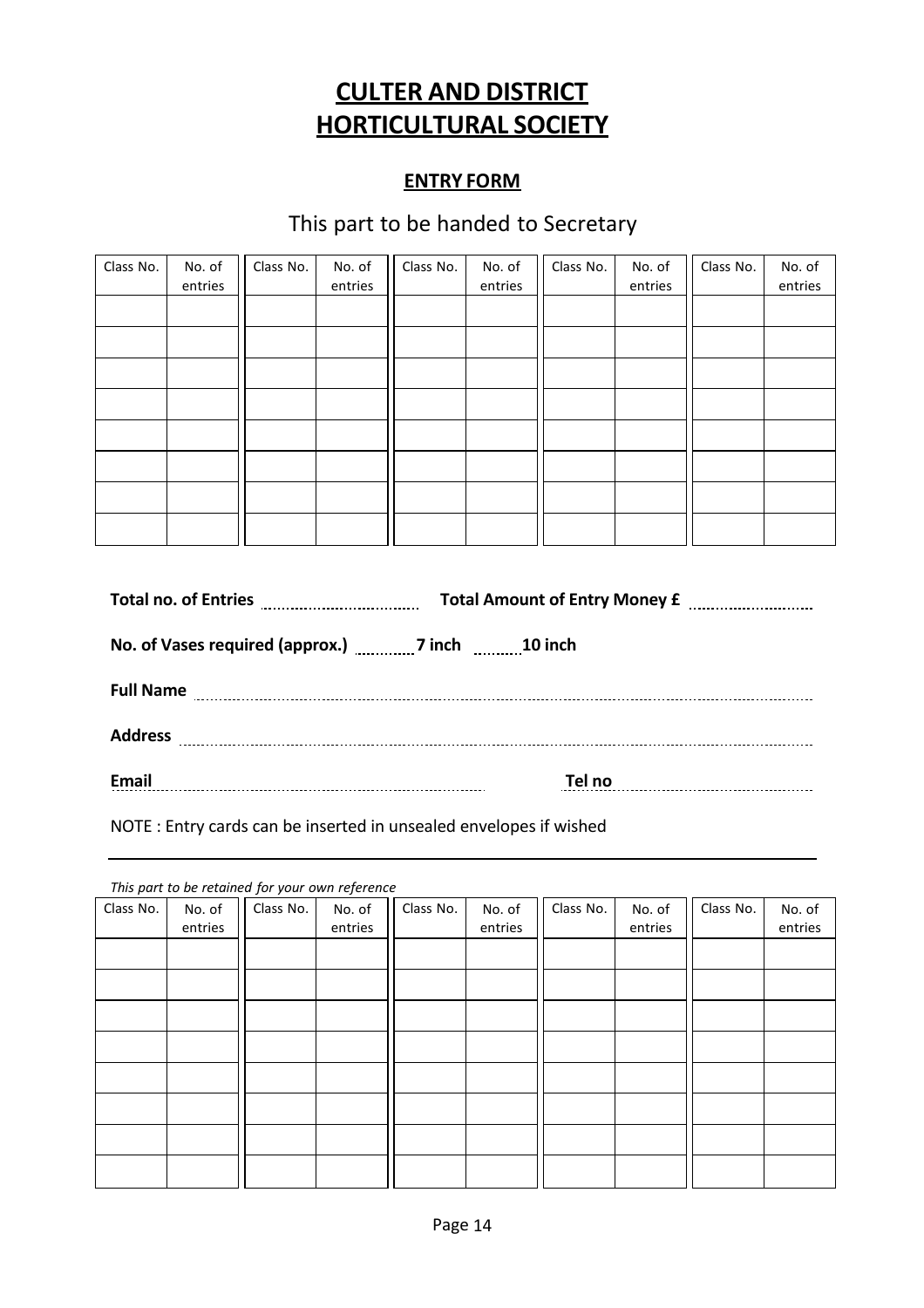# **GENERAL RULES**

# **These general rules will be strictly adhered to:**

- **1. The Society shall be called "The Culter and District Horticultural Society".**
- **2. The Society shall have for its object the encouragement of all efforts to improve and extend the practice of all Horticultural and Industrial Work.**
- **3. The Management Committee to consist of at least 6 Members who shall be elected at the Annual General Meeting.**
- **4. The Society shall consist of one class - Open. An annual subscription of £5 which constitutes membership, entitles the Members to entries of competition and free admission to the Show. Non-members will pay 50p for each entry.**
- **5. All entries shall be the work of the Exhibitor and in the Horticultural Section must be grown by the Exhibitor or have been in his or her possession 2 months prior to the show. Previously entered articles excluded.**
- **6. The committee shall have the right to refuse any entry or entries lodged by a member or exhibitor without assigning any reason therefore. In the event of any such entry or entries being refused, the member whose entry or entries are so refused shall have his membership fee or entry fee refunded.**
- **7. The Judges may award, withhold or vary the prizes as they see fit, and they may also recommend the committee to award an extra prize in cases of exceptional merit.**
- **8. In all cases the awards of the Judges shall be final.**
- **9. Floral Art entries should be notified not later than Wednesday prior to the Show.**
- **10. No more than two entries per class are allowed, except in sections 2A and 6 - 9 inclusive and Children's classes, where the maximum is one entry per class.**
- **11. When entries are received all competitors will be issued with entry cards, which have to be completed by themselves.**
- **12. Members of the Committee shall be in attendance from 6.30am to 9.00am on the morning of the Show to receive exhibits, also the previous evening from 6.00pm to 10.00pm. No exhibits will be accepted after 9.00am on the morning of the show.**
- **13. No person shall be allowed to be present during the judging except those retained by the Committee. Judging to commence at 9.30am.**
- **14. No exhibits can be removed before 3.30pm on day of Show. All exhibits not collected by 3.45pm will be sold and resulting monies given to the Society.**